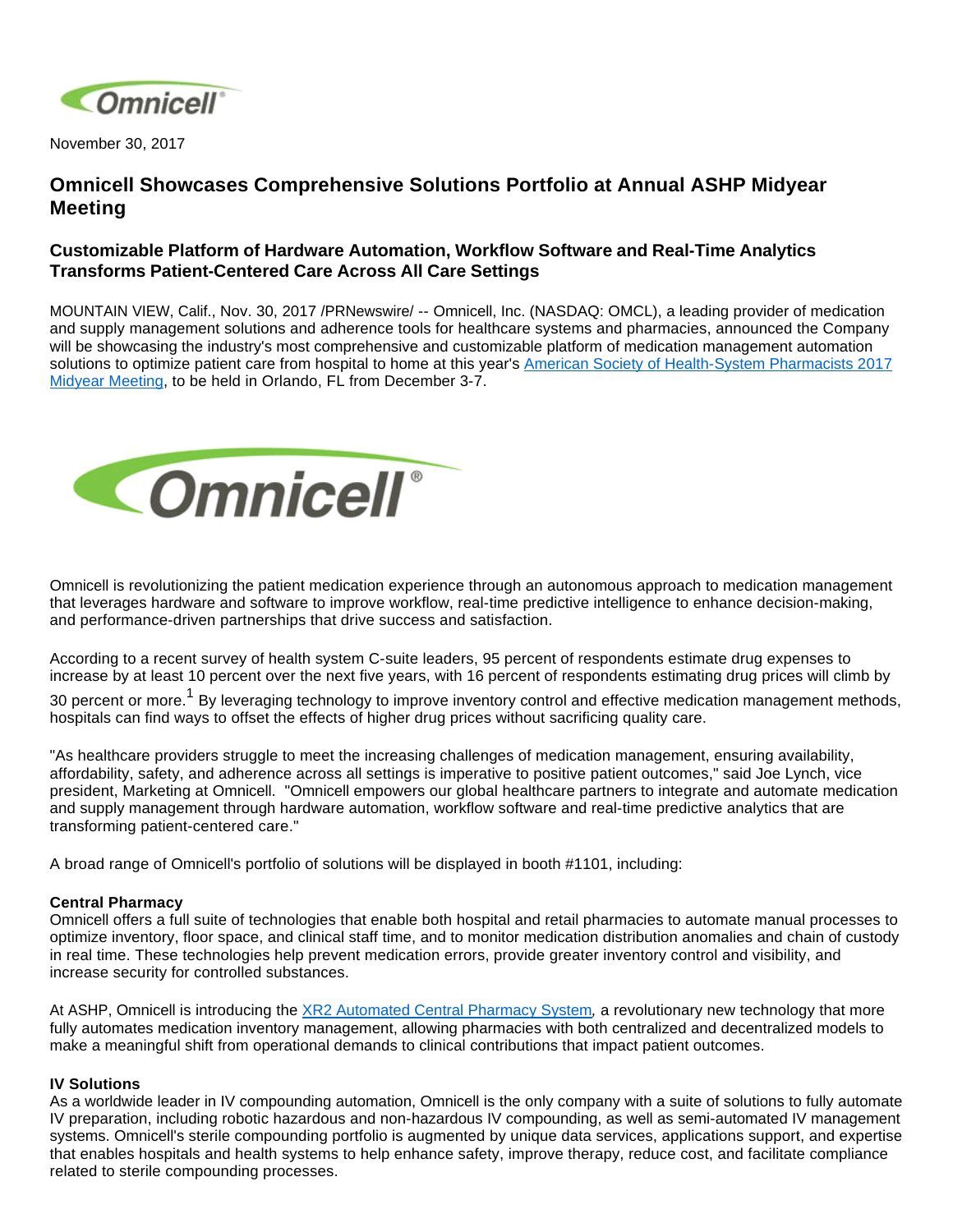[IVX Workflow,](https://www.omnicell.com/News_and_Events/Press_Releases/Omnicell_Launches_New_IVX_Workflow_Solution.aspx) a cloud based compact all-in-one package designed for safe, accurate, and streamlined IV sterile compounding, and a new addition to Omnicell's growing portfolio, will be featured at the exhibit.

### **Performance Center**

Omnicell's Performance Center offering helps hospitals deal with the challenge of safely and effectively managing medications across a health system through a unique approach that combines expert services and real-time software. This unique approach helps optimize pharmacy supply chain and drives improved performance of enterprise pharmacy operations by monitoring data across the health system and recommending actions to help reduce inventory spend, manage medication shortages and expiration risk, and locate medications across a health system.

#### **Medication Dispensing**

Omnicell's XT series provides fast, secure, and versatile automated dispensing systems for the hospital floor, emergency department and operating room in a wide array of configurations along with software-only solutions to help institutions provide safe, high-quality care. Omnicell dispensing systems create safer, more efficient pharmacy and nursing workflow while providing better security for medications. This automation is ideal for acute care sites, including patient care floors and operating rooms, and for non-acute care sites such as skilled nursing facilities, rehabilitation centers, and clinics.

#### **Analytics**

With the opioid epidemic reaching epic proportions and 1 in 10 healthcare providers abusing drugs at some point, Omnicell

can help facilities reduce the risks associated with drug diversion.<sup>2</sup> Omnicell's portfolio includes easy-to-use, web-based diversion analytics software, which integrates with automated dispensing cabinets and other Omnicell automation, and enables a more effective and efficient way to monitor for potential drug diversion.

### **Medication Adherence**

Omnicell has a complete set of solutions to support medication adherence. The unprecedented portfolio includes medication synchronization software, multimed adherence packaging, and related automation for use in hospital, retail, and community pharmacies. These products help increase patient engagement and improve medication adherence, leading to better clinical and financial outcomes.

In addition to displaying a broad range of solutions in its booth, Omnicell will host several symposiums during the conference including:

- Panel discussion titled, "The Predictive Pharmacy: Leveraging Predictive Intelligence" on Sunday, December 3 at 4:30 p.m.
	- Panelists include:

Arpit Mehta, PharmD, MPH, System Pharmacy Manager, Inova Health System Jim Toohey, RPh, former Executive Director of Pharmacy, Aultman Hospital Ken Perez, Omnicell Vice President of Healthcare Policy, will be moderating

- An Educational Symposium titled, "Extending Beyond-Use Dating and Batch Release Testing: Considerations for Your IV Room" on Tuesday, December 5 at 5:30 p.m. The speaker will be Thomas C. Kupiec, PhD, President and CEO of ARL Bio Pharma, with John Barickman, Senior
- Executive IV Pharmacist Consultant for Omnicell, moderating.

### **About Omnicell**

Since 1992, Omnicell (NASDAQ: OMCL) has been inspired to create safer and more efficient ways to manage medications and supplies across all care settings. As a leader in medication and supply dispensing automation, central pharmacy automation, IV robotics, analytics software, and medication adherence and packaging systems, Omnicell is focused on improving care across the entire healthcare continuum—from the acute care hospital setting, to post-acute skilled nursing and long-term care facilities, to the patient's home.

Over 4,000 customers worldwide use Omnicell<sup>®</sup> automation and analytics solutions to increase operational efficiency, reduce medication errors, deliver actionable intelligence and improve patient safety.

Omnicell's innovative medication adherence solutions, used by over 32,000 institutional and retail pharmacies in North America and the United Kingdom, are designed to improve patient adherence to prescriptions, helping to reduce costly hospital readmissions.

Recent Omnicell acquisitions, including Ateb, add distinct capabilities, particularly in central pharmacy, IV robotics, and pharmacy software, creating the broadest medication management product portfolio in the industry.